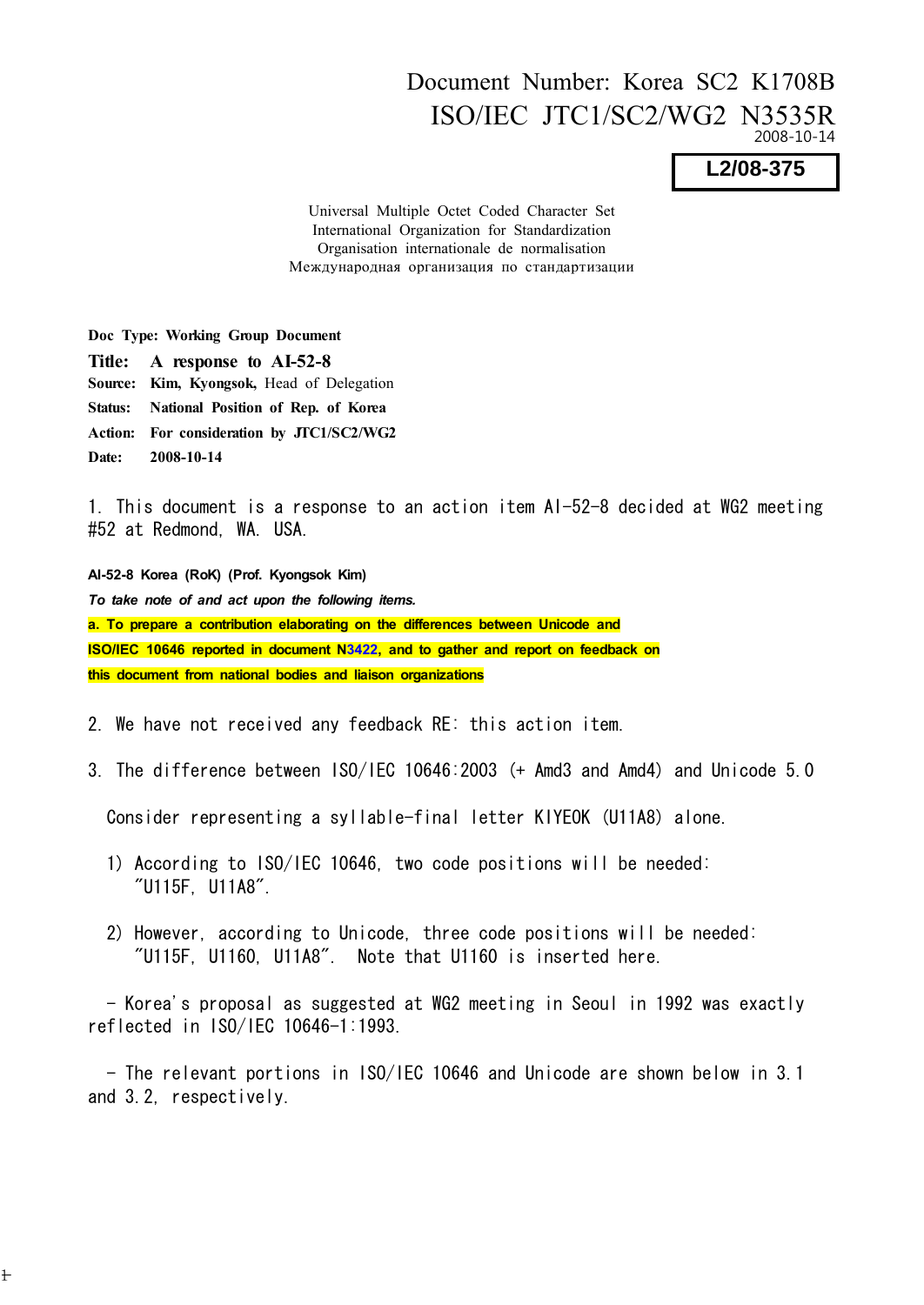- a syllable-final letter alone =

 code positions of syllable-initial filler (U115F) + syllable final letter - Each of Amd3 and Amd4 changes clause 26.1 slightly. However, those changes do not matter in this regard.

 $20$ 

## 26.1 Hangul syllable composition method

In rendering, a sequence of Hangul Jamo (from HANGUL JAMO block: 1100 to 11FF) is displayed as a series of syllable blocks. Jamo can be classified into three classes: Choseong (syllable-initial character), Jungseong (syllable-peak character), and Jongseong (syllable-final eharaster). A complete syllable block is composed of a Choseong and a Jungseong, and optionally a Jongseong. AMD3

An incomplete syllable is a string of one or more characters which does not constitute a complete syllable (for example, a Choseong alone, a Jungseong alone, a Jongseong alone, or a Jungseong followed by a Jongseong). An incomplete syllable which starts with a Jungseong or a Jongseong shall be preceded by a CHOSEONG FILLER (0000 115F). An incomplete syllable composed of a Choseong alone shall be followed by a JUNGSEONG FILLER (0000 1160).

The implementation level 3 shall be used for AMD4 qui syllable composition method.

NOTE 1 - Hangul Jamo are not combining characters.

NOTE 2 - When a combining character such as HANGUL SINGLE DOT TONE MARK (0000 302E) is intended to apply to a sequence of Hangul Jamo it should be placed at the end of the sequence, after the Hangul Jamo character which completes the syllable block.

- 2